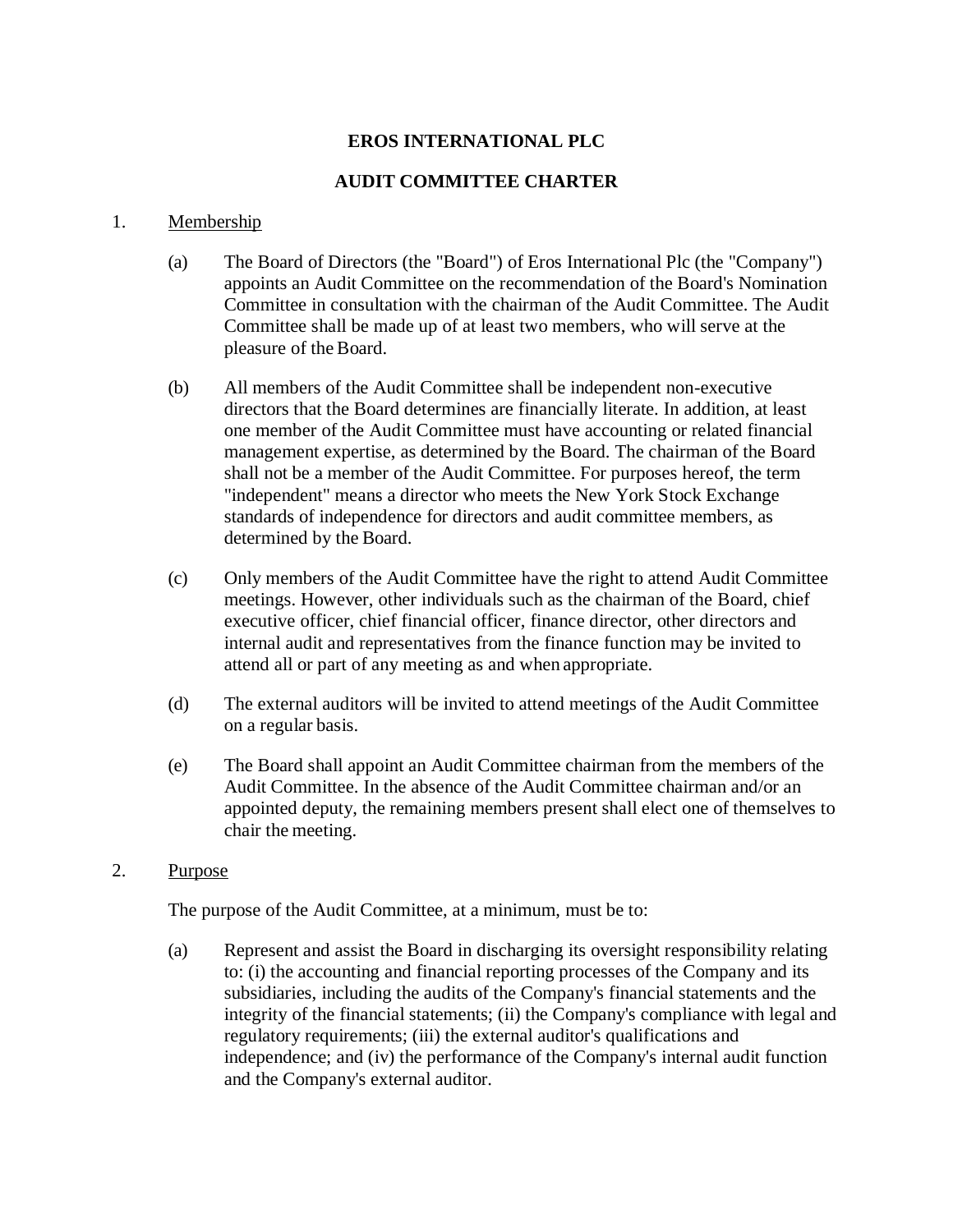- (b) Compile a report to shareholders on its activities to be included in the Company's annual report, to the extent required by applicable law.
- 3. Duties

Among its specific duties and responsibilities, the Audit Committee will:

- (a) Be directly responsible for the appointment, compensation, retention and oversight of the work of the external auditor. In this regard, the Audit Committee will:
	- (1) consider and make recommendations to the Board, to be put to shareholders for approval at the Annual General Meeting, in relation tothe appointment, re-appointment and removal of the Company's external auditor. The Audit Committee will oversee the selection process for new auditors and if an auditor resigns the Audit Committee shall investigate the issues leading to this and decide whether any action isrequired
	- (2) appoint and retain, compensate, evaluate, and terminate when appropriate, the external auditor, which will report directly to the AuditCommittee;
	- (3) approve their remuneration, whether fees for audit or non-audit services and determine that the level of fees is appropriate to enable an adequate audit to be conducted
	- (4) approve their terms of engagement, including any engagement letter issued at the start of each audit and the scope of the audit
	- (5) assess annually their independence and objectivity taking into account relevant professional and regulatory requirements and the relationship with the auditor as a whole, including the provision of any non-audit services
	- (6) consider the independence of the external auditor, at least annually, and, consistent with rules of the Public Company Accounting Oversight Board, obtain and review a report by the external auditor describing any relationships (including, without limitation, family, employment, investment, financial or business) between the external auditor, and the Company or individuals in financial reporting oversight roles at the Company, that may reasonably be thought to bear on the external auditor's independence and discuss with the external auditor the potential effects of any such relationships on independence;
	- (7) establish with the Board policies for the hiring of employees and former employees of the external auditor, then monitor the implementation of these policies;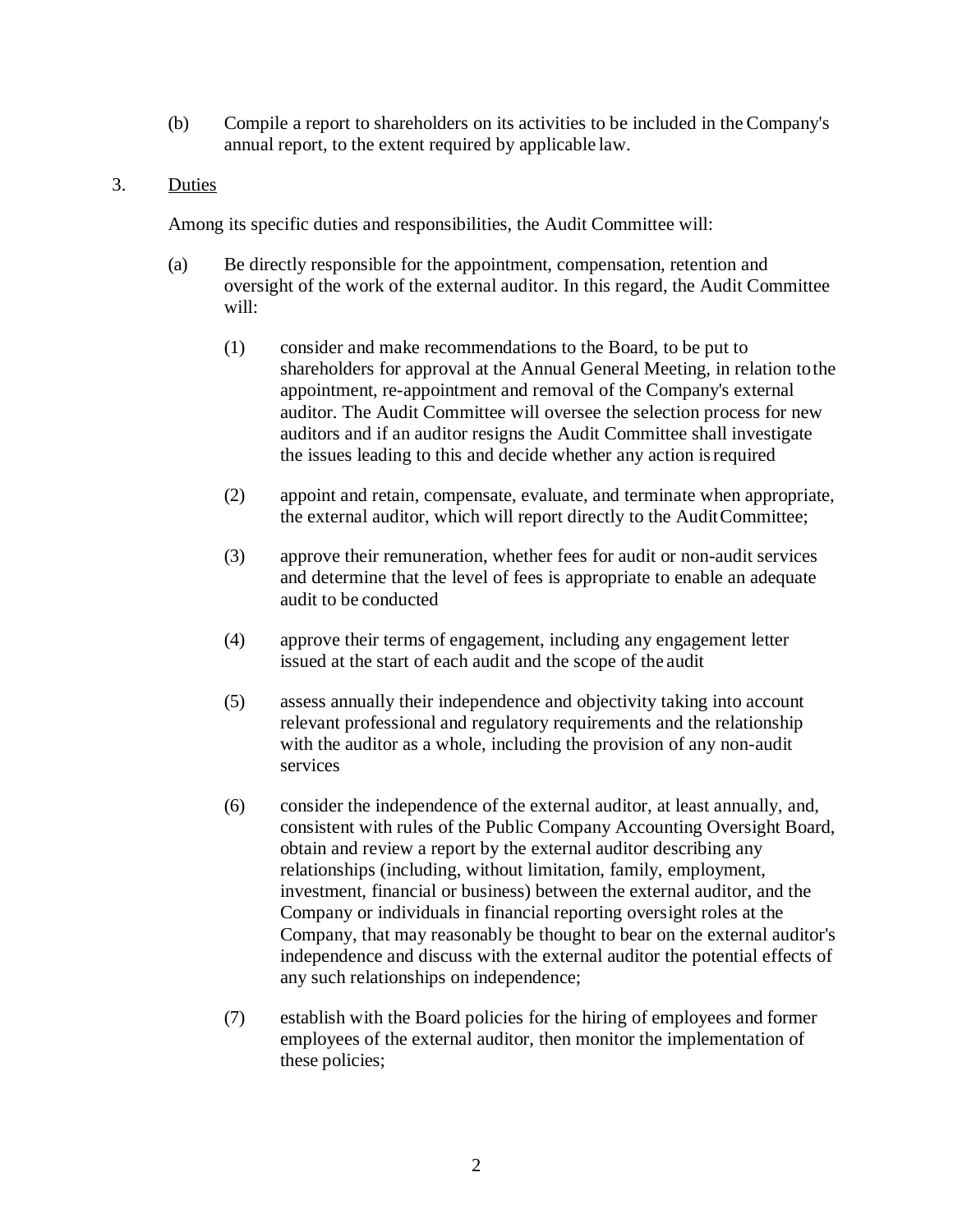- (8) monitor the auditor's compliance with relevant ethical and professional guidance on the rotation of audit partners, the level of fees paid by the company compared to the overall fee income of the firm, office and partner and other related requirements;
- (9) assess annually their qualifications, expertise and resources and the effectiveness of the audit process which shall include a report from the external auditor describing: (i) the external auditor's internal qualitycontrol procedures; and (ii) any material issues raised by the most recent internal quality-control review, or peer review, or by any inquiry or investigation by governmental or professional authorities, within the preceding five years, respecting one or more independent audits carried out by the external auditor, and any steps taken to deal with any such issues;
- (10) meet regularly with the external auditor to ensure co-ordination with the activities of the internal audit function, including once at the planning stage before the audit and once after the audit at the reportingstage;
- (11) meet the external auditor at least once a year, without management being present, to discuss their remit and any issues arising from the audit review and approve the annual audit plan and ensure that it is consistent with the scope of the audit engagement;
- (12) review the findings of the audit with the external auditor, including a discussion of any major issues which arose during the audit, any accounting and audit judgments and levels of errors identified during the audit;
- (13) review the effectiveness of the audit;
- (14) review any representation letter(s) requested by the external auditor before they are signed by management;
- (15) review the management letter (or other reports given by the auditors) and management's response to the auditor's findings and recommendations; and
- (16) approve in advance all audit and permissible non-audit services to be provided by the external auditor, and establish policies and procedures for the pre-approval of audit and permissible non-audit services to be provided by the external auditor, taking into account any relevant ethical guidance on the matter.
- (b) Meet with management and the external auditor to review, discuss and challenge where necessary the annual audited and quarterly financial statements of the Company, including: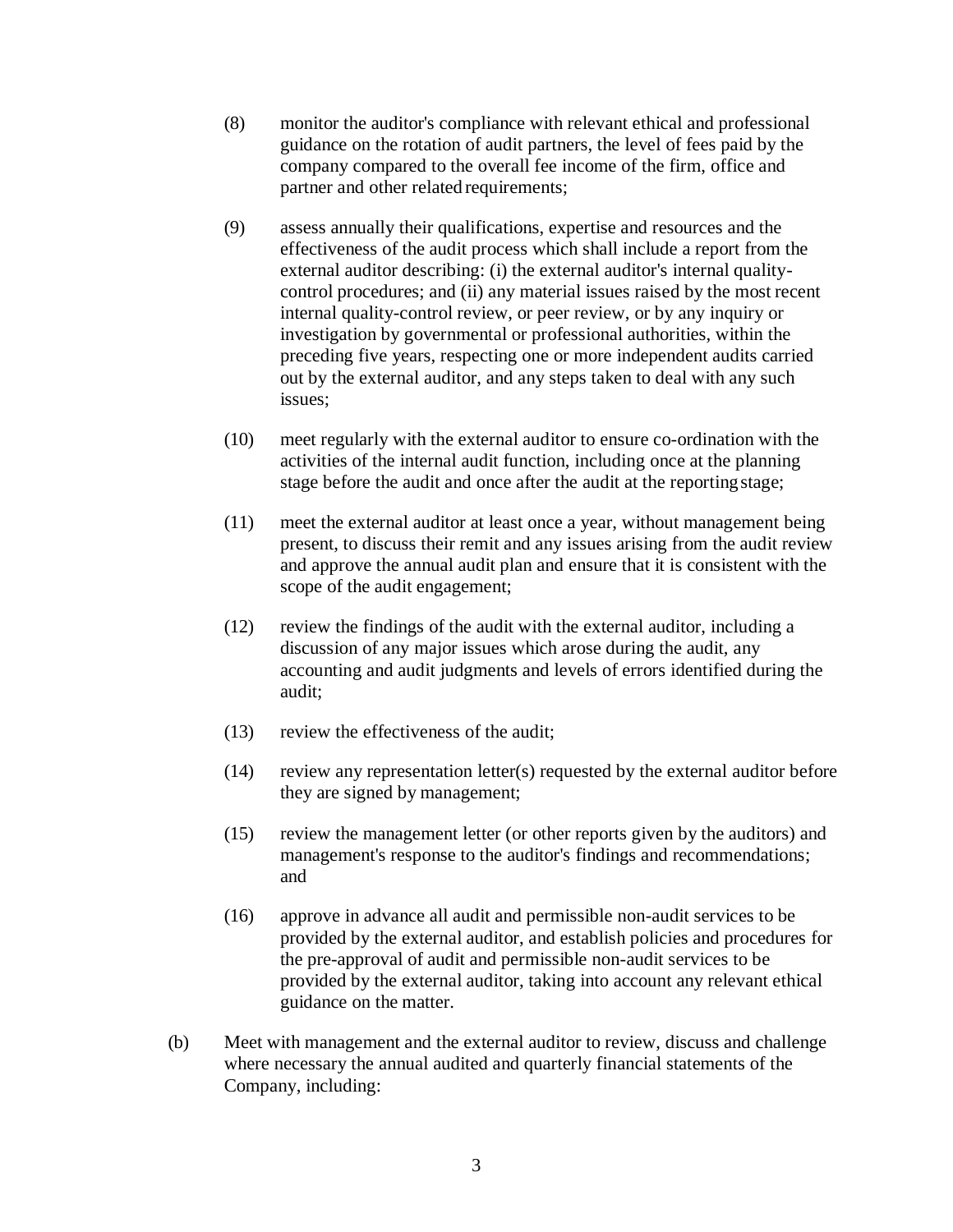- (1) the consistency of, and any changes to, accounting policies both on a year on year basis and across the Company;
- (2) the methods used to account for significant or unusual transactions where different approaches are possible;
- (3) whether the Company has followed appropriate accounting standards and made appropriate estimates and judgments, taking into account the views of the external auditor;
- (4) the clarity of disclosure in the Company's financial reports and the context in which statements are made;
- (5) all material information presented with the financial statements, such as the operating and financial review and the corporate governance statement (insofar as it relates to the audit and risk management);
- (6) an analysis of the auditor's judgment as to the quality of the Company's accounting principles, setting forth significant financial reporting issues and judgments made in connection with the preparation of the financial statements;
- (7) the Company's specific disclosures under "Management's Discussionand Analysis of Financial Condition and Results of Operations," and similar disclosures in its reports filed with the United States Securities and Exchange Commission (the "SEC"), including accounting policies that may be regarded as critical; and
- (8) major issues regarding the Company's accounting principles and financial statement presentations, including any significant changes in the Company's selection or application of accounting principles and financial statement presentations.
- (c) Recommend to the Board based on the review and discussion described in paragraphs (a) - (b) above, whether the financial statements should be included in the Company's Annual Report on Form 20-F.
- (d) Monitor and review the effectiveness of the Company's internal audit function in the context of the Company's overall risk management system, including:
	- (1) approve the appointment and removal of the head of the internal audit function;
	- (2) consider and approve the remit of the internal audit function and ensure it has adequate resources and appropriate access to information to enable it to perform its function effectively and in accordance with the relevant professional standards, and ensure the function has adequate standing and is free from management or other restrictions;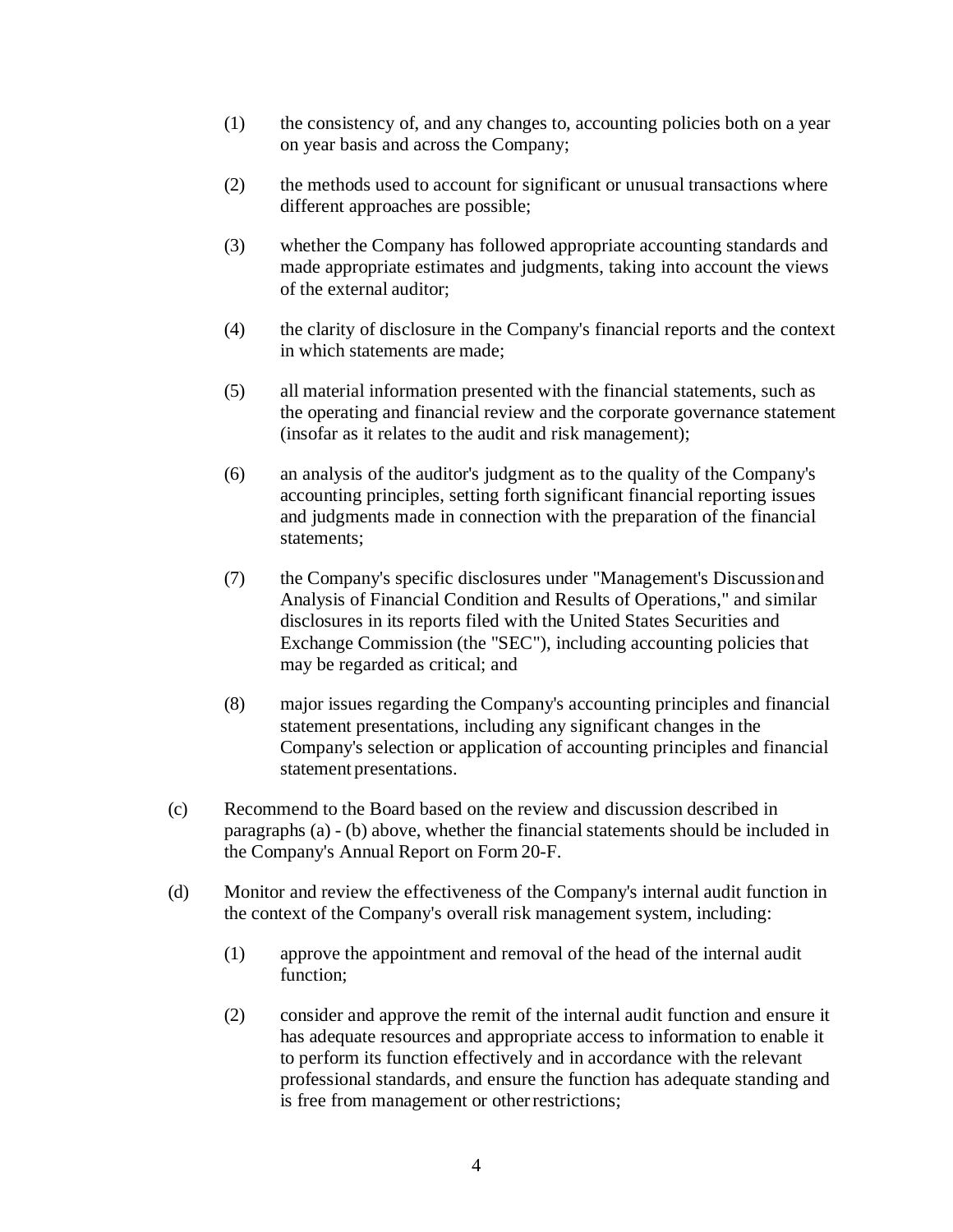- (3) review and assess the annual internal audit plan;
- (4) review promptly all reports on the Company from the internal auditors;
- (5) review and monitor management's responsiveness to the findings and recommendations of the internal auditor; and
- (6) meet the head of internal audit at least once a year, without management being present, to discuss their remit and any issues arising from the internal audits carried out, and provide the head of internal audit the right of direct access to the chairman of the Board and to the Audit Committee.
- (e) Receive reports from management regarding, and review and discuss the adequacy and effectiveness of, the Company's disclosure controls and procedures.
- (f) Receive reports from the external auditor and management regarding, and monitor, review and discuss the adequacy and effectiveness of, the Company's internal controls, including any significant deficiencies in internal controls and significant changes in internal controls reported to the Audit Committee by the external auditor or management, and review and approve the statements to be included in the annual report concerning internal controls and risk management.
- (g) Review and discuss earnings press releases, and corporate practices with respect to earnings press releases and financial information and earnings guidance provided to analysts and ratings agencies.
- (h) Review and discuss the Company's practices with respect to risk assessment and risk management.
- (i) Oversee the Company's compliance program with respect to legal and regulatory requirements, including the Company's codes of conduct, and oversee the Company's policies and procedures for monitoring compliance.
- (j) Review and approve related person transactions, as defined in applicable SEC rules, and establish policies and procedures for the review, approval and ratification of related person transactions, all in accordance with the Company's Related Party Transactions Policy.
- (k) Review periodically with the Company's legal department any legal matters that could have a significant impact on the Company's financial statements, the Company's compliance with applicable laws and regulations, and any material inquiries or communications received from regulatory or governmental agencies. The Committee will make inquiries of the Company's outside legal counsel as the situation warrants.
- (l) Establish and oversee procedures for handling complaints regarding accounting, internal accounting controls and auditing matters, including, subject to applicable laws, procedures for confidential, anonymous submission of concerns by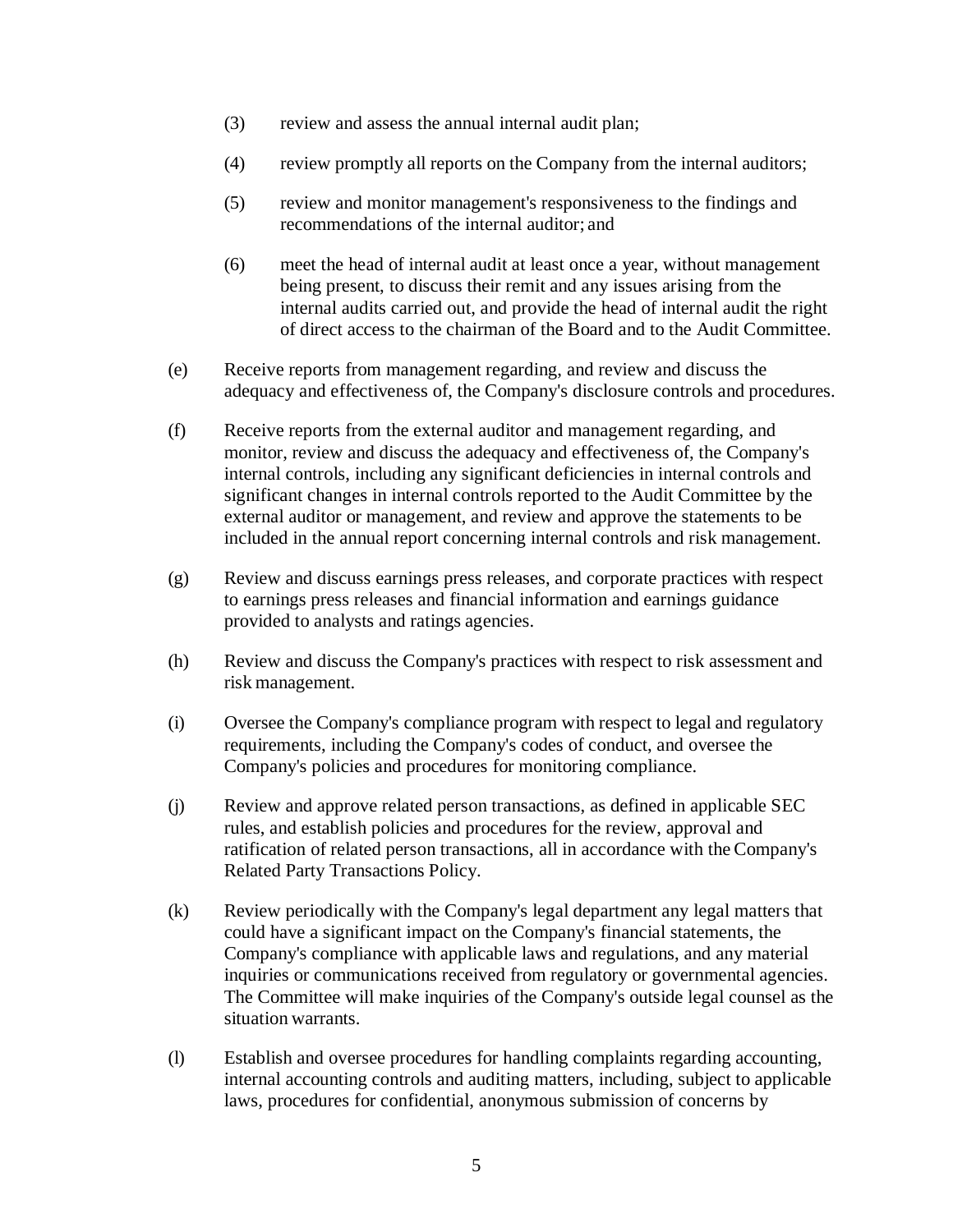employees regarding wrongdoing in financial reporting or other accounting and auditing matters, and ensure that these arrangements allow proportionate and independent investigation of such matters and appropriate follow up action.

- (m) Review the Company's procedures for detectingfraud.
- (n) Annually evaluate the performance of the Audit Committee and assess the adequacy of the Audit Committee charter.

## 4. Reporting Responsibilities

- (a) The Audit Committee chairman shall report formally to the Board on its proceedings after each meeting on all matters within its duties and responsibilities.
- (b) The Audit Committee shall make whatever recommendations to the Board it deems appropriate on any area within its remit where action or improvement is needed.
- (c) The Audit Committee shall compile a report to shareholders on its activities to be included in the company's annual report.
- 5. Proceedings.
	- (a) The Audit Committee will meet at least four times a year, in person or telephonically, at appropriate times in the reporting and audit cycle.
	- (b) Meetings of the Audit Committee will be called at the request of any of its members or at the request of external or internal auditors if they consider it necessary.
	- (c) Unless otherwise agreed, notice of each meeting confirming the venue, time and date together with an agenda of items to be discussed, shall be forwarded to each member of the Audit Committee, any other person required to attend and all other non-executive directors, no later than five working days before the date of the meeting. Supporting papers will be sent to Audit Committee members, and to other attendees as appropriate, at the same time.
	- (d) A quorum for a meeting of the Audit Committee is a majority of the members of the Audit Committee. A duly convened meeting of the Audit Committee at which a quorum is present is competent to exercise all or any of the authorities, powers or discretions vested in, or exercisable by, the AuditCommittee.
	- (e) The designated secretary will minute the proceedings and resolutions of all meetings of the Audit Committee, including recording the names of those present and in attendance.